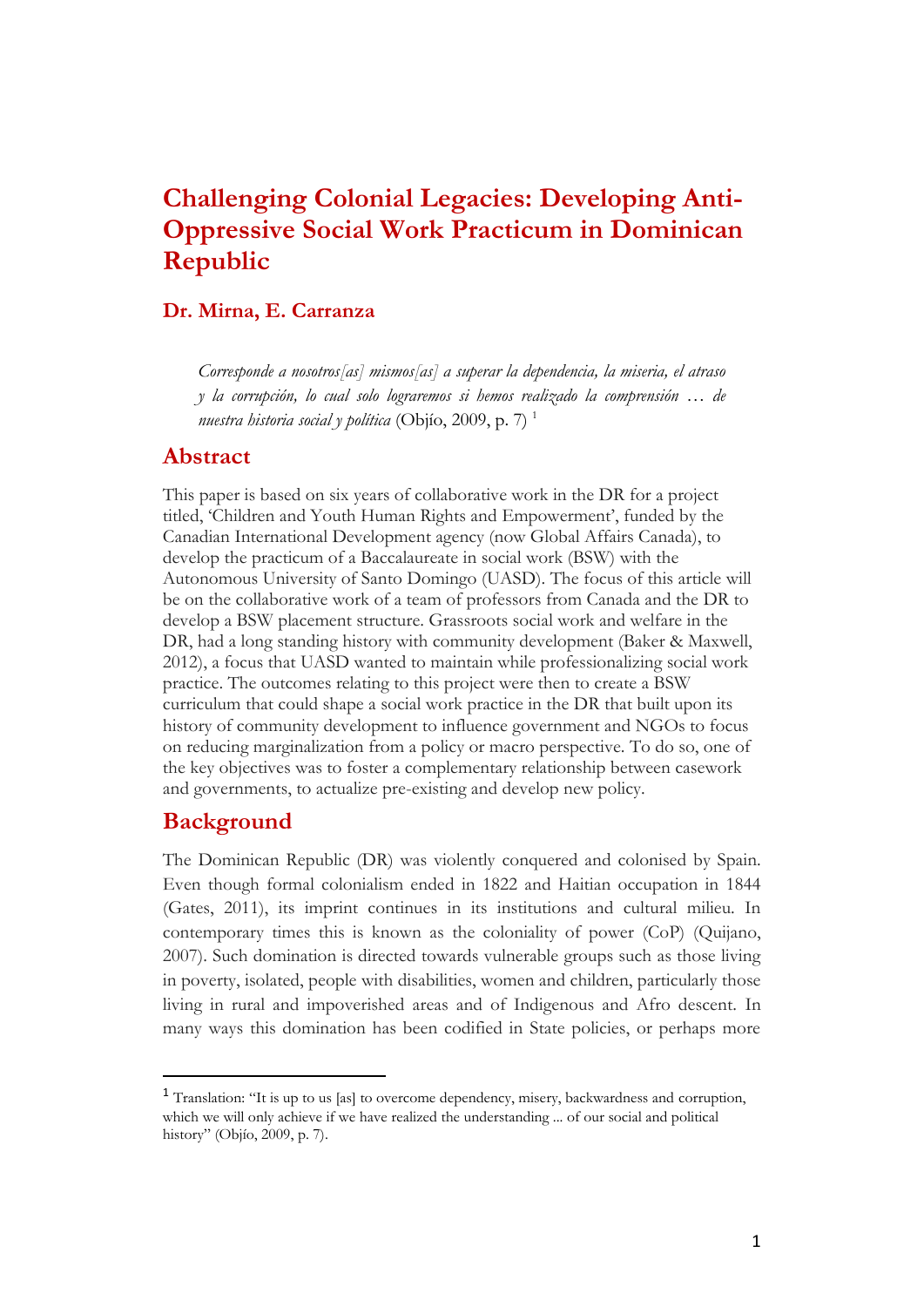appropriately, evident in the lack of State response to social issues. To some extent the DR has, historically and in contemporary times, had some macro level policies and a miniscule level of government support for community development work, mostly poverty alleviation, with marginalised people. Despite the existence of a policy framework geared towards a social safety net, there was no effort to actualise or develop on the ground practices to intervene or protect citizens, particularly the most vulnerable. Such policies remained in the imaginary at the government level.

Social work in Latin America and the Caribbean, as in other parts of the world, has its roots in a welfare philosophy born of the 'goodness' of the privileged class's concern for the 'other', those social groups that lived in marginalization or poverty (Parada, 2007). This paper is based on six years of collaborative work in the DR for a project titled, 'Children and Youth Human Rights and Empowerment', funded by the Canadian International Development agency (now Global Affairs Canada), to develop the practicum of a Baccalaureate in social work (BSW) with the Autonomous University of Santo Domingo (UASD). The focus of this article will be on the collaborative work of a team of professors from Canada and the DR to develop a BSW placement structure. Grassroots social work and welfare in the DR, had a long standing history with community development (Baker & Maxwell, 2012), a focus that UASD wanted to maintain while professionalizing social work practice. The outcomes relating to this project were then to create a BSW curriculum that could shape a social work practice in the DR that built upon its history of community development to influence government and NGOs to focus on reducing marginalization from a policy or macro perspective. To do so, one of the key objectives was to foster a complementary relationship between casework and governments, to actualize pre-existing and develop new policy. During my involvement, the DR recently had government and non-government ministries and organizations focus on the well-being of women, children and criminal justice (Parada, Moffatt & Duval, 2007). The social policies and legislation related to these organisations was undergoing some process related changes, which meant that practice interventions, including social work remained ill- defined or not implemented (Parada, et al., 2007). It was determined that the placement component could advance community engagement, fostering the development of local grassroots knowledge to inform how the school taught. Implicit in this collaboration was attempting to avoid some of the trapping of both International Social Work (ISW) and the neoliberalism of the profession, while navigating the socio-historical power structure in the DR. As people coming from the Global North, particular attention was paid to how personal identity impacted working within the deeply embedded context of domination and subordination both at the local and global levels. To illustrate this discussion, considerations made by the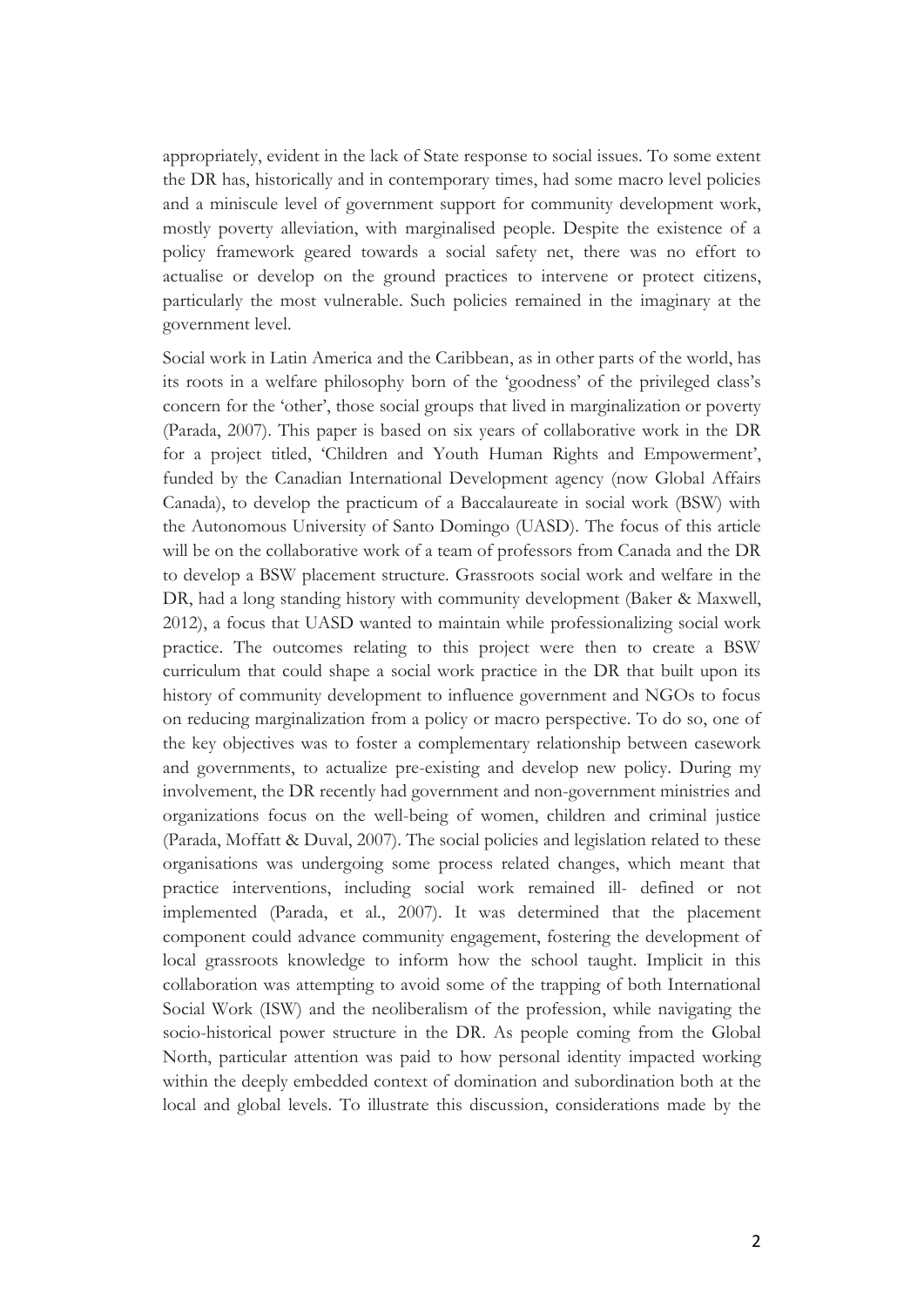Canadian and the UASD academics in the development of practicum's structure as related to the outset of social justice goals in Santo Domingo will be explored.

To situate this discussion, I present some reflections related to the process described above, from my own position on the colonial grid (Carranza, 2016) coupled with engagement with International Social Work (ISW) as a member of a diaspora community. Theories related to the CoP (Quijano, 2007) will frame my own implicated role as someone who lives and works in the Global North, including social work's role in the subordination of the South, and the ways this relationship underscored practicum development in the DR. In the Global North community development within social work practice often rests on building the capacity of citizens or members of a group to develop their personal, social, economic capital to improve their situations. This approach often follows a pre-set ideology of development or improvement, but gives voice to members by centering their experiences to increase the possibility of sustainability (Green & Haines, 2015). These practices have been criticized as colonial and dependent on neoliberal goals of development and progress. As an educator committed to decolonizing work, this was an opportunity to re-learn from the grassroots in the DR.

It is important to note, that commitments regarding funding and outcomes had been made prior to my involvement with this project. Thus, my involvement occurred later in the process and was more in a supportive rather than a decision making-making role. Challenges and opportunities for learning and reflection were many. These will be presented in the discussion section.

## **Positioning of Self**

It is important to note that to develop and/or to 'transport' a BSW practicum in the DR, rooted in Anti-Oppressive Practice (AOP),that takes into account the historical/socio/economic/political context has several implications. To begin with, dependent on my geography, I occupy a number of social locations, some of which represent the North-South colonial encounter. Throughout the project, I drew upon my "standpoint" (Wylie, Figueroa & Harding, 2003) to understand how my placement in the colonial matrix of meaning implicated me in the South/North dynamic. Despite my Central American origins, fluency in Spanish, and embodying some common historical and cultural tenants as those experienced by some in the DR, one should not assume homogeneity across countries and regions, mostly its inhabitants-as this could not be further from the reality. Further, in my role as Professor at a school in the Global North, not recognising the nuances and differences in experiences with those in the DR, contributes to an erasure of their history and contemporary context.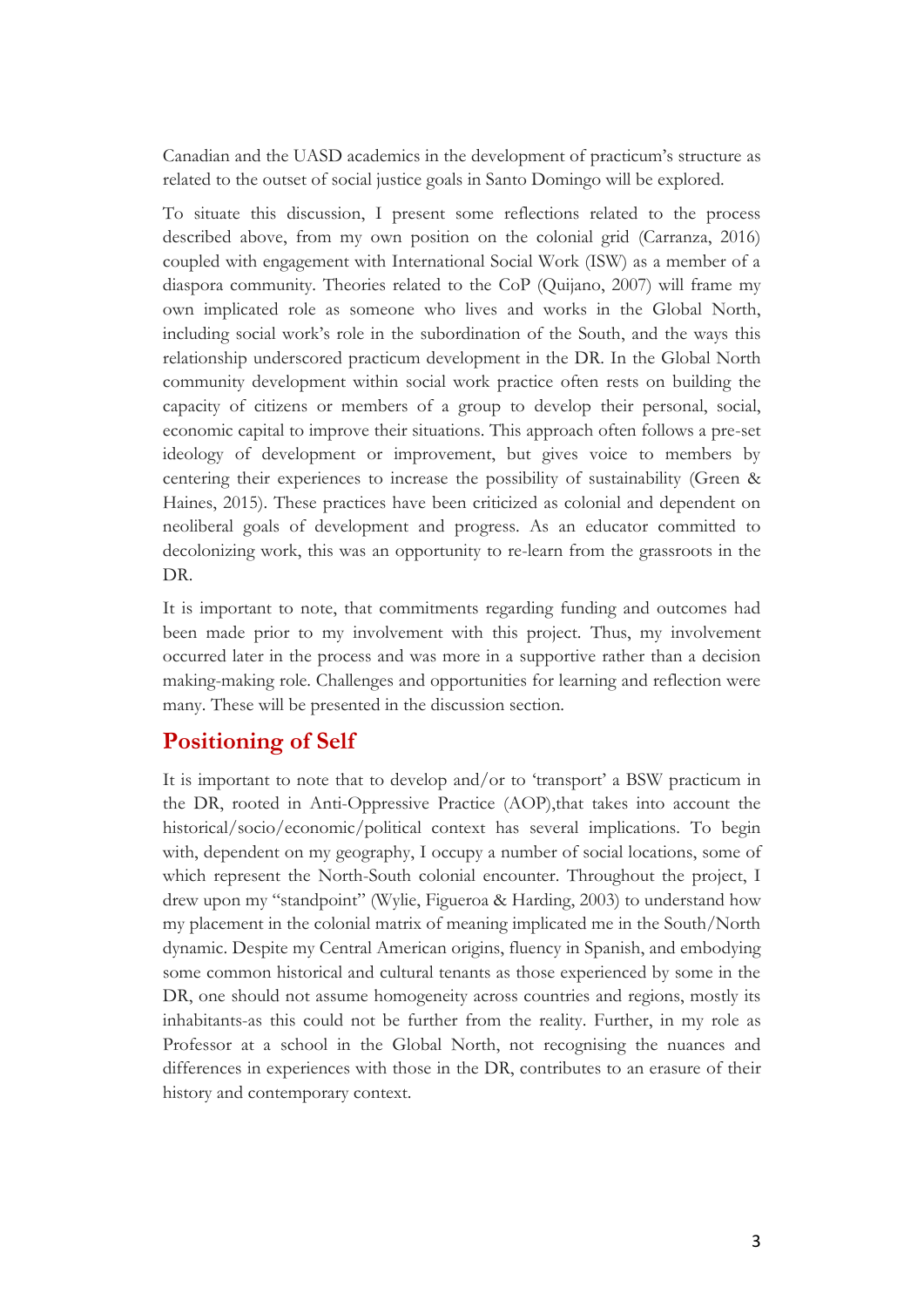#### **Learning to speak and understand Dominican.**

Although Spanish is the official language in most Latin American and some Caribbean countries, one should not assume parity amongst countries. Even though Spanish is the official language in the DR, it is spoken with a vast integration of colorful, colloquial terminology unique to the country. This too, has been brought to the written word. It can be safely assumed that it is part of the Dominican's resistance to being fully assimilated by the Spaniards. As a way to learn such language, I carried a notebook, creating a glossary of such terms and their interpretation in both English and Spanish, the way I knew it. This proved to be a critical practice as it served to inform my teachings. It pained me to hear the reductionist interpretations my English speaking colleagues were receiving, as it was a form of assimilation of language. From my perspective, choosing to, or being unable to weave the colloquial and uniqueness of the language, denied their long history of resistance to the Spaniards.

## **DR: Its Historical Context and Colonial Legacy**

In order to understand the context in which the BSW practicum took place, we must understand the context permeating the institutions and the day-to-day dynamics in which field instructors, students and, service users operate. Silva (2004) argues that social work in Latin America and the Caribbean has developed under the interpretive social framework of the most dominant social group. For the power of discourse is not the same as the discourse of power. In the context of the DR the most powerful have attempted to institutionalise or codify the unequal power in the social worker and client relationship. The author postulates that the existence of the profession itself developed in the midst of a web of discourses and against discourse that co-exist in a hierarchy of relationships (Silva, 2004). Objío (2009) posits:

that Dominican people live their lives in a permanent condition of colonialism. This is manifested in excessive forms of labor exploitation, double slavery of aborigines and blacks, racism, domination of the political army and despot, the foreign class that continues to dominate the country. Corruption and generalized misery are added to the above through the history of the country… Dominican people are the product of the meeting of old Peoples and ethnic groups… they are kept in ignorance of its own political processes as the existing attempts of re-colonization and the elimination of a national conscience (pp. 7-8).

It is also necessary to know some unique elements of the lived realities of Dominican citizens. Since elements of Coloniality of Power, actualised in various ways through caudillismo<sup>2</sup>, anti-Haitian sentiments and religiosity, dictate the day-

 $\overline{a}$ 

<sup>2</sup> See section on caudillismo below.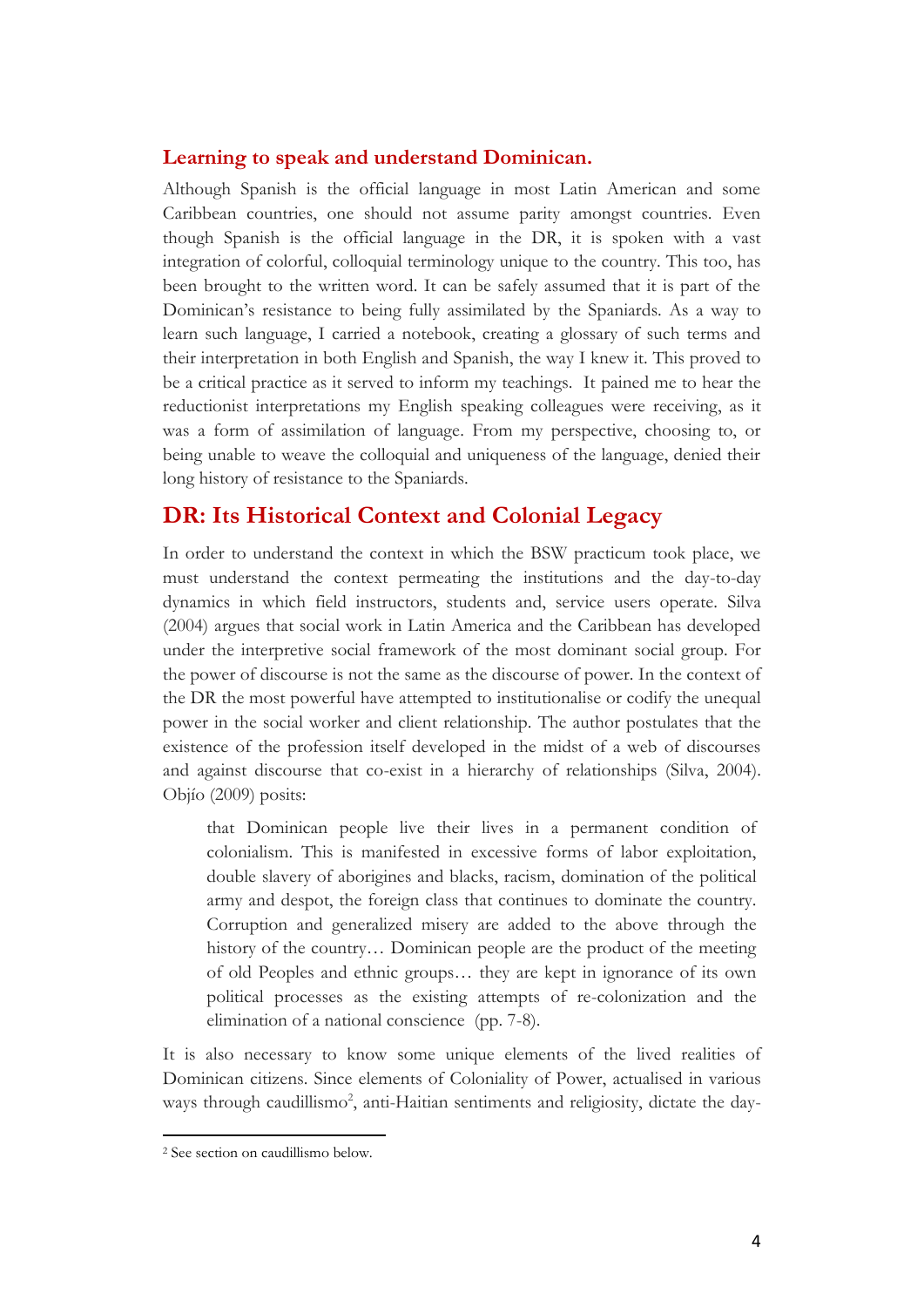to-day, not only of students in practice, but also of all the actors involved (service users, field instructors and peers). Thus, informing their daily life as part of the platform in which the practicum training of social work students took place. In both national and international social work, the imprints of colonialism must be understood within the historical and contemporary contexts. As Gregory (2014) contends the history of the DR has deeply embedded colorism, sexism, racism and belonging in the fabric of its systems. These structures have demarcated spaces of inclusion and exclusion in which social work has, to varying degrees, been implicit in policing. It is within this history that social work was developed and provides a site of inquiry for students to locate themselves and the profession, to inform antioppressive practice and resistance.

Geographically the island of Hispaniola is shared between the DR and Haiti. The DR was discovered and colonised by Christopher Columbus in 1492. This was the first European settlement in the Americas. A source of pride is the fact that, Santo Domingo is therefore home to the first Catholic cathedral in the American continent (Gregory, 2014). Encrusted in the walls of history across Santo Domingo are the manifestos of the ships going across the Americas, bringing with them Indigenous peoples—Tainos. Embedded in the history of the DR is the fact, that the arrival of the Spaniards meant the disappearance of the Tainos, who were extinguished either by slavery or transported to other parts of the Americas (Betances, 2018 Gregory, 2014). One can see this imprint as DR citizens bluntly deny Taino ancestry.

# **Independence of Spain, Haitian Occupation and Invasion of the United States**

The process of independence of the Dominican people did not happen easily. According to Objío (2009) it was a result of the political movement of a small elite group of that time. However, this independence was momentary for the island, which was later invaded and occupied by Haiti for more than 20 years. It was not until 1844 that again the revolutionary movement "La Trinitaria" led a coup and a new independence from Haiti. DR again became a colony of Spain for 72 more years (Betances, 2018).

During the years 1916-1924, the DR was again occupied, this time by the United States of America (USA), under the guise of protecting the construction of the Panama Canal. This occupation culminated after the First World War in the armed peasant resistance and the pacific urban resistance - Nationalist Union. In 1930, the presidency of Rafael Leonidas Trujillo Molina began, who according to the civilian population ruled with a "heavy hand". His presidency lasted until 1961 and is often categorised as a dictatorship (Gregory, 2014). Ending this dictatorship was a civil war led by the USA. The country was then governed by a series of presidents, but has yet to achieve political stability (). The occupation by Haiti and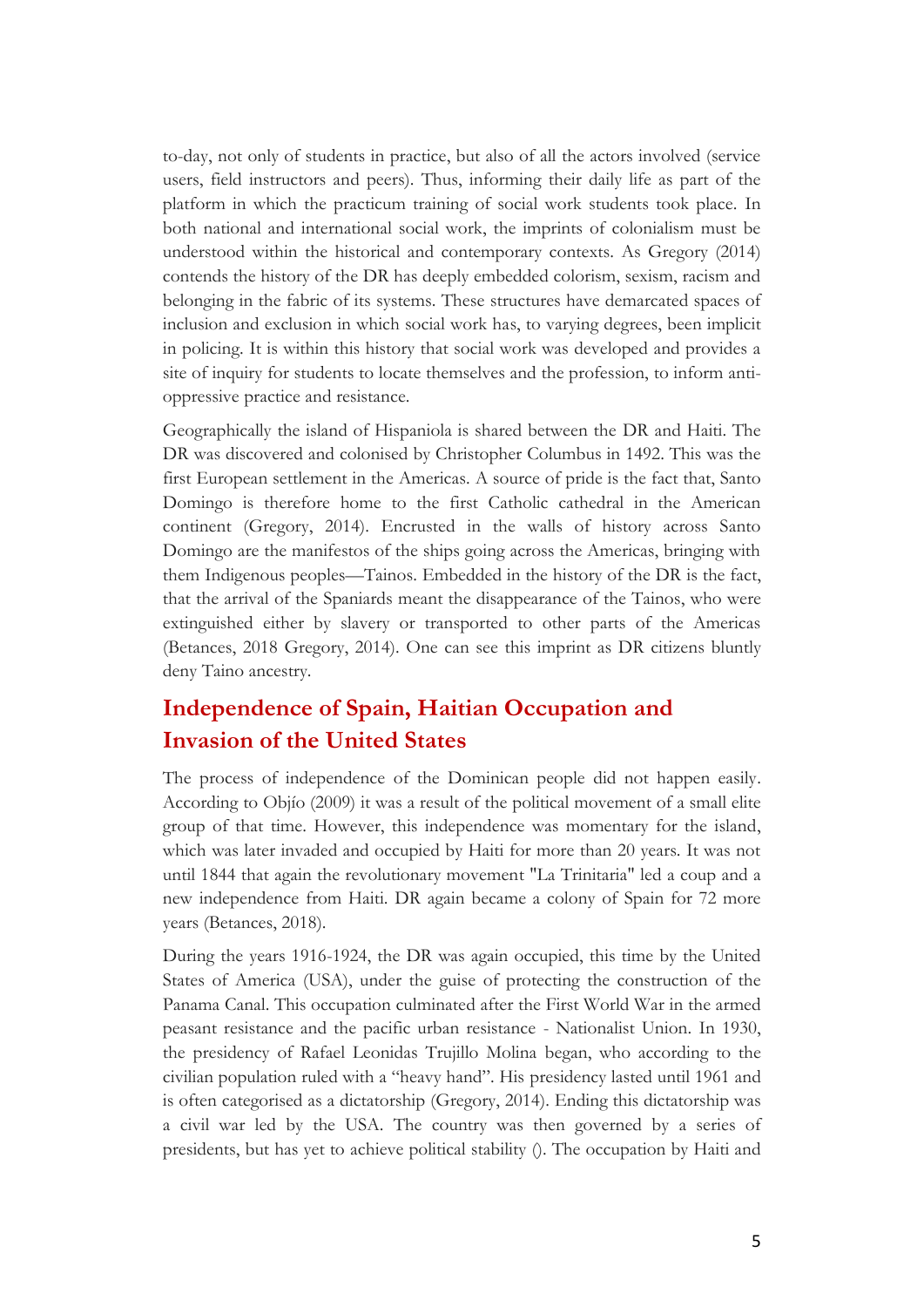the USA, contributed to a political instability that has left the DR open to current day, neoliberal restructuring in their economic, social and cultural lives. Fueling the desire for current and previous governments to focus on support for the upper class, has structured the on-ground realities for DR citizens (Gregory, 2014). Poverty alleviation, one of the only tangible interventions by the government, has political and historical implications in the uneven economics of the DR.

## **Anti-Haitianism and Haitian Migration**

The sugar industry, during 1870-1924, used primarily Haitian workers. These were mostly groups of peasants who arrived for an immediate job placement, because they were brought directly to the sugar mills-thus giving rise to the Bateyes (spaces occupy by Haitian people working on the sugar mills). According to the records, the first groups of Haitian migrants were paid lower wages, could be abused and overexploited, therefore more favourable (Martínez, 2015). The exclusion of Haitians in the DR is codified in policies of citizenship, land ownership and employment (Gregory, 2014). This is the latest iteration of the political movement to remove Haitians and stop the flow of migration. During the dictatorship of Trujillo, author of some of the largest massacres in the history of the DR, there was the genocide of approximately 35,000 Haitians. The massacre of October 2-8, 1937 also called 'The Massacre of the Parsley' responded to a policy called "the dominicanization of the frontier" that sought to reduce the number of foreigners (Haitians) in the country (Wooding & Moseley-Williams, Arregui, & Paiewonsky, 2004).

## **Caudillismo [Warlordism]**

*Caudillismo* is one of the most important elements of the political system of Latin America (Balcácer, 2007). Objío (2009) postulates that in the case of the DR, *caudillismo* is a social phenomenon that conditions the behavior and political ideology of the Dominican people (p. 32). The author adds, it is an essential element by means of which the oligarchical power exercises the domination of class, forming thus the patronage. According to Latorre (1995):

The caudillismo as a political system of the state was [or is] an inherently unstable hierarchical arrangement, a structure composed of a network of personal alliances espoused by a community of interest, by force of personality, by bonds of friendship and even of family.

Therefore, in the relations of the *caudillismo* one of the actors subordinates the other. A fundamental strategy in these relationships is the psychology of the gift, which was perceived by the recipient as an expression of goodness. Objío (2009) states this is the basis of the reciprocity of the peasantry, the working class and, in general, the marginalised classes and groups excluded from the *patron* or the leader. It is the gratitude and respect for the goodness towards those considered by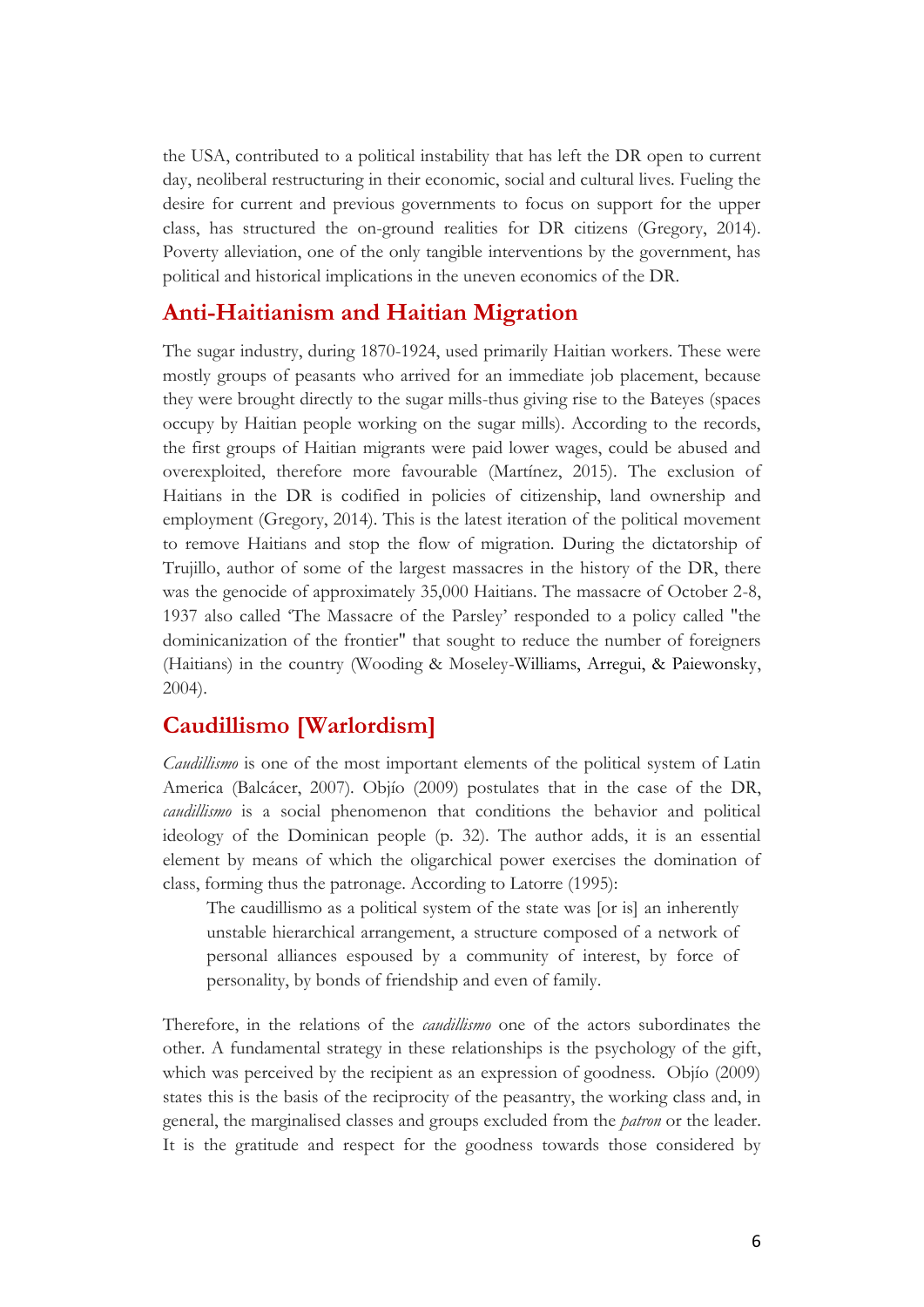society to be the 'Others'. It is argued that the heyday of *caudillismo* declined during the Trujillista dictatorship and the American occupation, but like colonialism, its remnants remain. Rather, it acquired new expressions. This change is due to the penetration of capitalist-type social relations under globalisation, and entrenched the divide between the upper classes and the 'others'- those in need of assistance. Additionally, political relations and the ability to achieve upward mobility, remain rooted in personal ties- known as amiguismo.

One of the legacies of *caudillismo*, is expressed as cronyism. For example, in the DR it is not possible to obtain employment without having a letter of recommendation from the current leader of the political party (Objío, 2009), which is next to impossible for those of Haitian decent, those who have struggled with poverty, addictions, intimate partner violence or gang affiliation or deportees. Objio (2009) adds, "the determinant factor of modern *caudillismo* is structural misery, which in turn determines the permanence of clientelism" (Pp. 65-66) or those "in need" of services. Domínguez (1994) suggests that misery is perpetuated by the national press and fed by a lack of opportunity for people- low education, poor health outcomes, etc.

## **Religiosity**

The colonial domination of religious underpinnings in the system of the Dominican government continues and works in tandem with anti-Haitian sentiments and amiguismo, to structure who belongs and who does not. For example, it was officially stipulated, "The predominant religion of the state must always be Catholic" (Objío, 2009, p. 25). In locking religion with government structures, it can be argued that this marks a historical consortium in which sexual diversity, for example, is considered a mortal sin. Thus, closing any space and possibility of dialogue for those or those who diverged from heterosexuality.

It is amidst these political and social structures that academics from the Global North partnered with those from the Global South to develop the practicum. As the DR's government had little involvement, much of the social welfare work was delivered in the community- churches, national and international NGO's. Informal networks and partnerships were strategically utilised to respond to the needs of vulnerable populations. As such, the UASD wanted to ensure communities felt this was a collaborative, as opposed to a "top down" approach. Building on their knowledge of the needs of community would create a more holistic program and practicum structure. The UASD would have the opportunity to provide training that was reflective of the local context. With this in mind it was still important to navigate the landscape that field instructors worked in and would be training students in state institutions and NGO's whose policies, practices and protocols have been informed by historical processes (Parada, 2007). These historical markers continue to permeate interpersonal relationships between field instructors,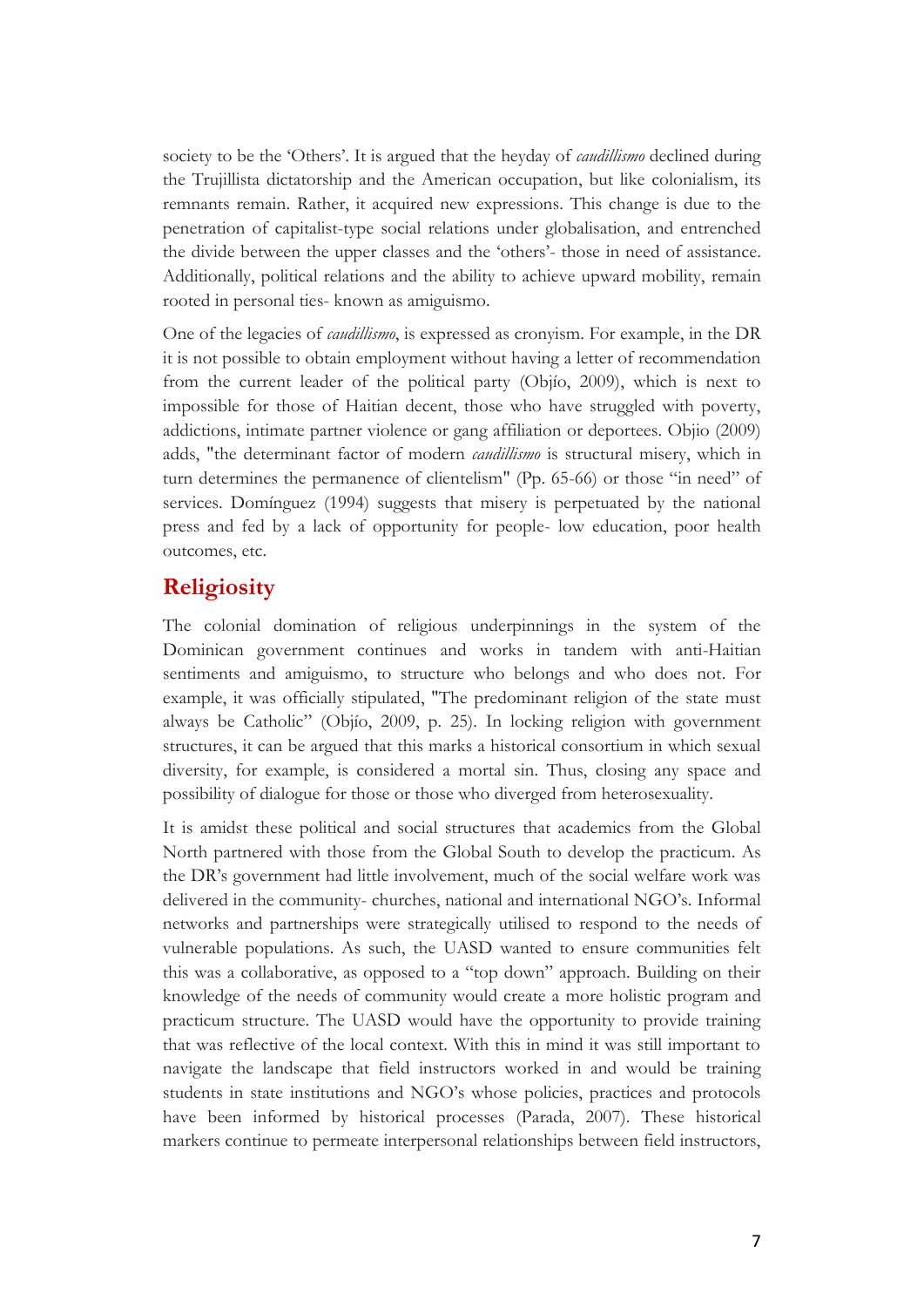students and service users. Further, these embedded ideologies shape perceptions of both in relation to social work interventions with the user.

### **Social Work in the DR in Globalised Times**

Since the late 1990's social work in the global north has been increasingly involved with issues beyond national borders (Hiranandani, 2011), primarily in countries of the Global South. Critics of International Social Work suggest that this crossing of national borders is a continuation of social work's early development, which occurred during North American and Europe's late nineteenth century period of imperial expansion, a history which continues to root the profession in Western ideology (Healy & Link 2012, p. 13). While there has been a number of promising approaches that seek to democratise knowledge, there remains a tension and apprehension around the theoretical foundation and practical applications of ISW. Within the entanglements of social work and neoliberalism, this export based model also includes managerialist agendas, which can subsume social justice goals to a focus reporting and producing measurable outcomes (Wehbi, Parada, George & Lessa, 2016). This agenda is one of the central, organising principles of neoliberalism in social work- where agencies or institutions set benchmarks of accountability, outcomes and performance measures to increase productivity and efficiency (Todd, Barnoff, Moffatt, Panitch, Parada, Mucina, & Williams, 2013). These criticisms of ISW were at the forefront of the pedagogy used in this project. The author, in particular, was very mindful of the history of DR and the Caribbean historical and contemporary position in the Global Order. Significant attention was paid to not re-creating the colonial encounter during program development. As under the current context of globalisation, the Global North's desire to 'save' the Global South through exporting knowledge of appropriate ways of, and teaching how to, "help" (Healy & Link, 2012; Razack, 2009).

Attention was paid to the current structure of the DR's economy under the global capitalist regime. Under the globalised division of labour, the DR's labour specialisation is the sex trade and tourism. The division of labour and exploitation has contributed to the current configuration of poverty in DR, which has informed policies and legislations, yet as mentioned before, with very little intervention (Parada, et al., 2007). The high level of vulnerabilities that frame the economy in the DR, resulting from dictatorships and foreign occupation, has meant successive governments have relied on foreign aid. This has meant the DR government, to some extent, has been operating under the logic of austerity (Lamb, 2010). Political will to alleviate poverty, women's issues and the protection of children, as the primary social concerns, ends with the development of government ministries and policies. Programs and services have been under or not funded, in favour of giving tax breaks to the rich and developing capital (Lamb, 2010). Another example is the DR has established child protection legislation, yet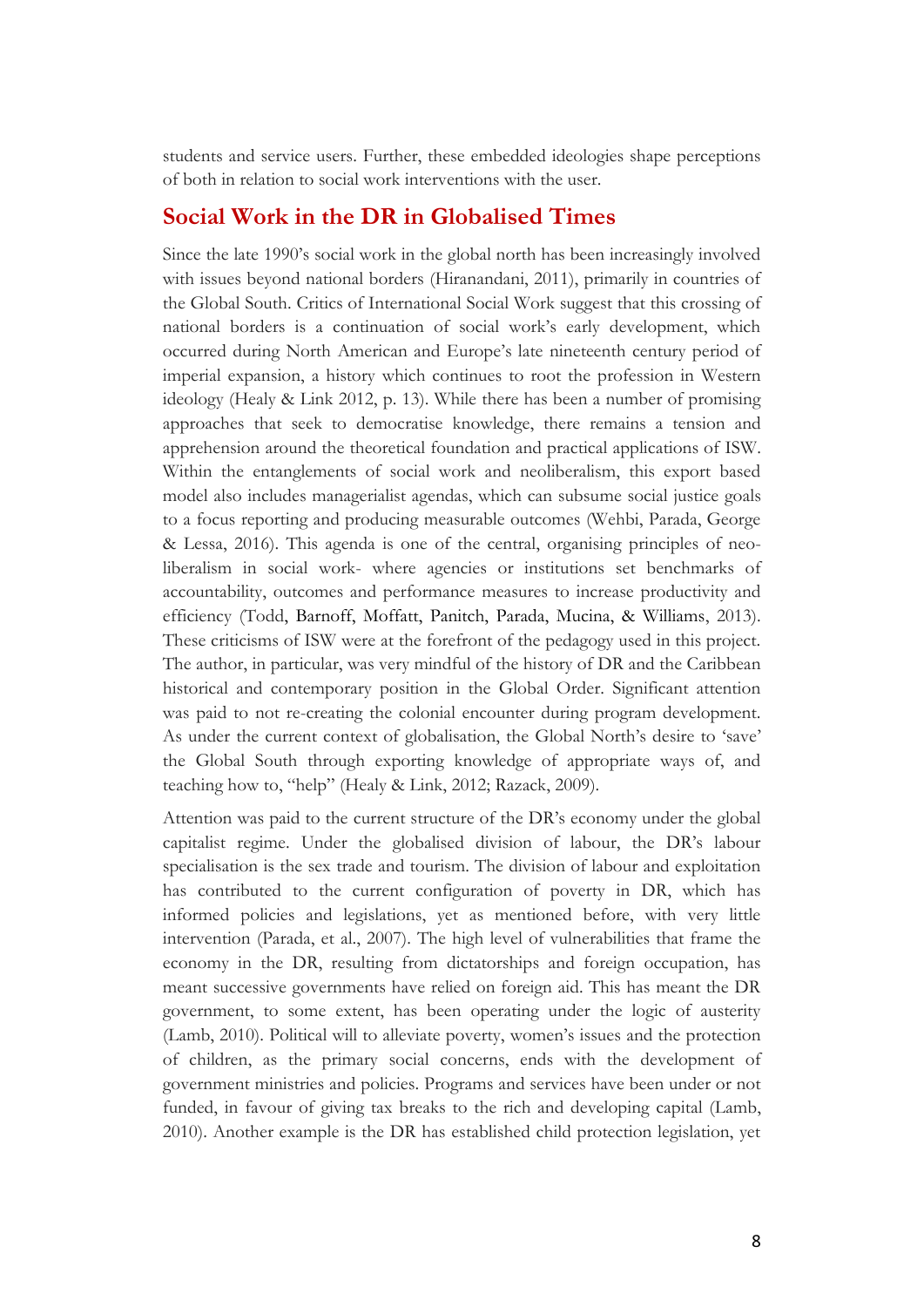does not adequately fund organisations charged with this mission. There is a lack of qualified personnel to conduct assessments and appear in court (Parada, 2007). The structure of the DR's social landscape- exclusion of specific populations, amiguismo and the rigid adherence to religiosity, also supports the maintenance of the 'other', making it difficult for people to navigate their own lived reality. Finding ways out of poverty, leaving violent situations or protecting children. Prevention remains elusive, and even short term interventions such as food supplements have been haphazard.

Those engaged in social welfare work have typically been from a range of disciplines, and are most often employed by NGO's to carry out poverty alleviation work through developing community plans of action, micro finance opportunities and working with members of groups to increase well-being. This approach to community development in the Caribbean has had some involvement with government, but for the most part involves foreign aid organisations and funders (Lamb, 2010). However, pressures on government to address concerns and escalating social issues required trained and knowledgeable staff in casework and community interventions. In Latin America and the Caribbean, defining the social work profession has presented some challenges. The professionalisation of social work has meant in the Global South moving away from its roots of revolutions and social activism. This tension arises as the social justice goals of social work have at times been at odds with the political landscape of global neoliberal restructuring across the globe (Parada, 2007). This has meant that it has been unable to meaningfully respond to contemporary issues, such as Indigenous rights, child protection, poverty and women's rights (Parada, 2007). The development of the profession has been complicated by Global North imports, such as neo-liberal managerialism, austerity measures and notions of accountability.

# **Development of the Social Work Practicum Rooted in Anti-oppressive Practice**

This process began with a consultation process that lasted approximately one year. The purpose was twofold: (i) systematise the perceptions of NGOs and state institutions imagined practitioners of social work and what was needed, and (ii) systematise existing capacities and needs related to the supervision of social work students.

The beginning of this process was carried out with the support of the Canadian Consulate in DR. This body served as a bridge between the consultations and the community in general. We visited agencies working on issues related to violence against women, abuse and neglect of children and adolescents, in communities near Santo Domingo such as Boca Chica, San Cristóbal and women's associations in rural areas such as Cambita. As well, those communities close to the sugar mills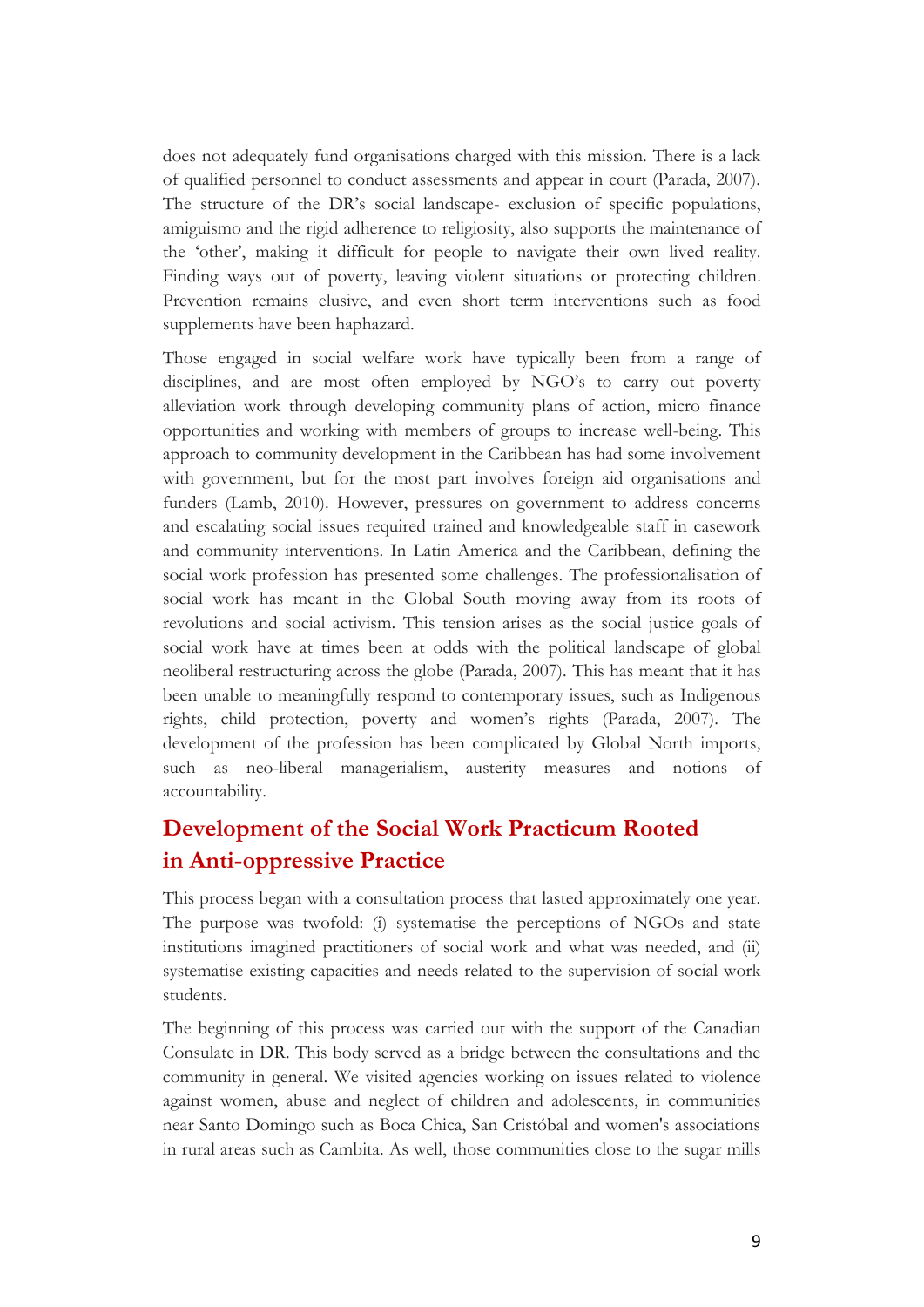who are deemed the most vulnerable - Bateyes not functioning due to the collapse of the sugar industry. We needed to learn, from their perspectives, how they understood social issues and interventions, and what the possibilities could be- to weave into the training for field instructors and student learnings. This in itself sought to develop community and centre marginalised voices.

One of the essential tools of anti-oppressive social work is self-reflection and including reflexivity in practice. A constant reflection in this process was the dynamics of power between the Canadian Consulate and the non-governmental organisations. Since the former had financed several projects at the local level in the city of Santo Domingo, the issue of 'gratitude', linked to the psychology of the gift from Canada tended to arise in community consultations. Given this experience and the history of hierarchy in the DR, it was evident that these unequal power dynamics had the potential to become a key organising principle for the development of the practicum. Therefore, constantly safeguarding against the danger of creating *caudillista* relations based on friendship or looking for "special favors" that could compromise the integrity of the social work field practicum, was a priority.

## **Training of Field Instructors**

In part, the training of the field instructors had the potential to streamline practices that were already in place. It provided the opportunity for practitioners to meet, discuss and learn from each other. Most importantly it began to develop a community of practice for social services and social workers within the areas of the DR that linked academia with the community. This community had the capability to develop local knowledges, develop new opportunities for programs and funding. This was an opportunity to advance the profession, while enhancing the current and future work.

Once identified, the capacities and needs were systematised, informing the design of the training for future field instructors. Building on the social services favouring of community work, the exchanges included micro work, but were largely taught from the mezzo perspective. Dialogues concerning how the community has been involved as in many ways they have been protecting women and children was paramount. Learning about and operationalising these capacities would shape how social work was understood and practiced in the placements. This approach also removed the idea that the social worker is the 'knower' and positions communities and citizens to articulate and remedy their concerns. It was determined that this approach may be more lengthy than previous interventions. Building capacity meant increased sustainability, but may produce less immediate outcomes. Field supervisors engaged in active dialogues around how child protection and women's safety could be approached from a holistic perspective, reducing the need for intervention.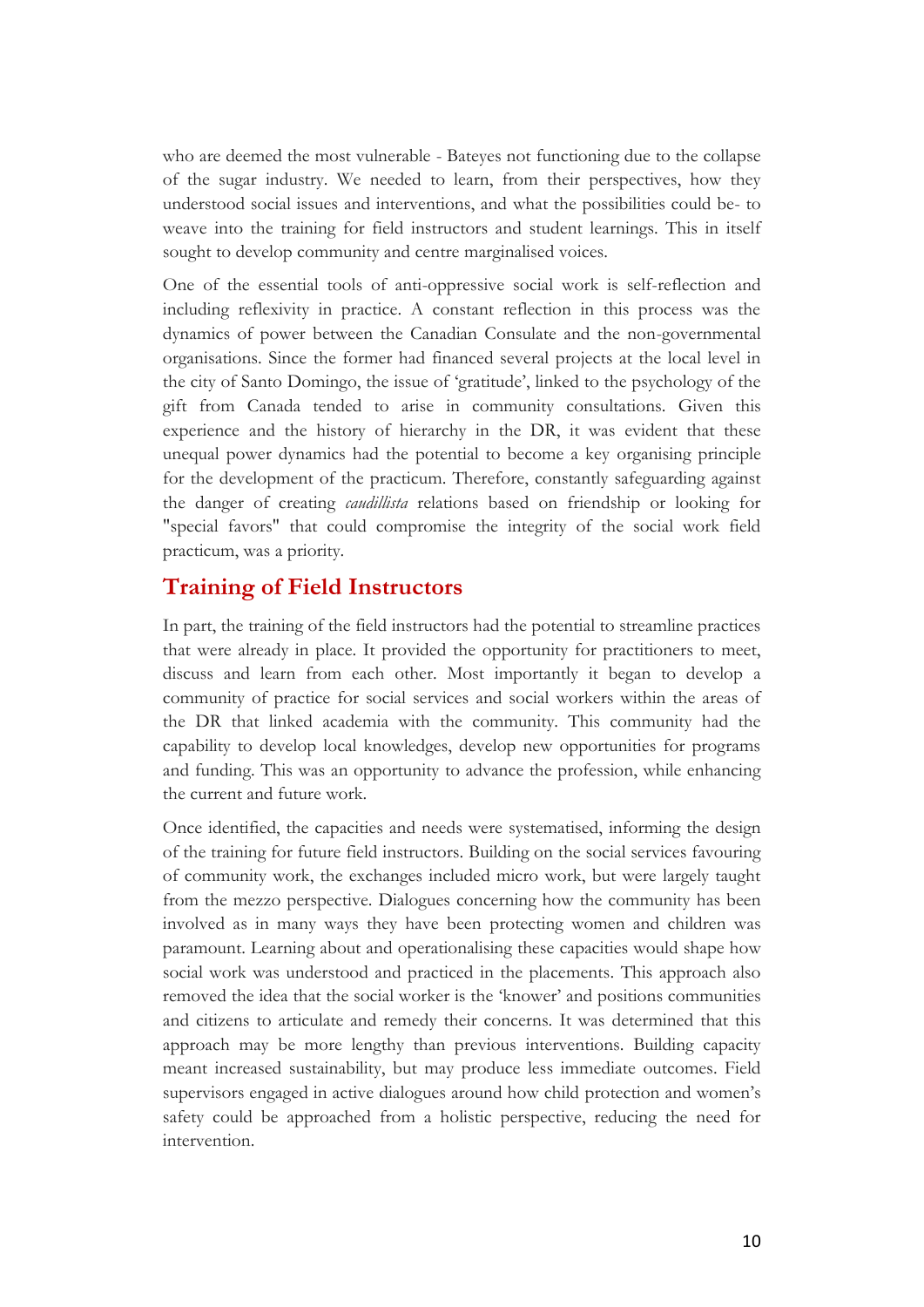The training took place at various times. The first, in preparation for receiving social work students. The second was during the course of the social work students' practicum, for the purposes of carrying out partial evaluations. The third was around the time of the final evaluations. Challenges, successes, lessons learned and gaps were discussed in the respective government agencies and institutions. The latter was subsequently systematised, analysed, and presented at a national conference to strengthen the career of social work in general.

#### **Preparation**

This stage included the theoretical preparation of field instructors. Concepts such as anti-oppressive social work and how it could operate within the context of the DR were discussed in depth, as it would look very different to Canada. How in a space that structures and codifies marginalisation in policy and daily life, could social workers both shed their preconceived notions and practice advocacy and resistance? This opened space for potential discussions around how to navigate the rigidity of religiosity, to advocate for the rights of people who identified as queer. Or, the issues of belonging for Haitian migrants who were without citizenships and rights. All of these questions, and more, were discussed from a local perspective, creating new ideas that could shape practice. It was during this time that the team from Canada was cautious to not import how AOP was operationalised and more importantly, what issues should be centered.

Also incorporated in this training were theories and related process to students' learning style. Discussions related to the development of a learning plan and midterm and final students' evaluations proved to be challenging. As the evaluative process differs from that used in Canada, i.e., punitive vs supportive, students' voices were crucial in the development of such tools of how their learning could be fostered, i.e., more hands on practice and what should be the areas of focuslearning how to conduct community based assessments.

It is noteworthy that, given the lack of social work as a career in the country for a long period, the practice supervisors were mostly professionals trained in another career such as psychology, sociology, law, nursing and teachers. This presented challenges and opportunities. Challenges because they feared social work students would displace them from their respective areas of work. Opportunities because most of these professionals had a very rich and diverse experience. They not only possessed many lessons learned, but also embodied the different areas of social work practice in the country. Theories of anti-oppressive social work were absorbed with much enthusiasm - thus opening space for dialogue in the naming of many of their lived experiences, as well as applying this knowledge to the Dominican reality.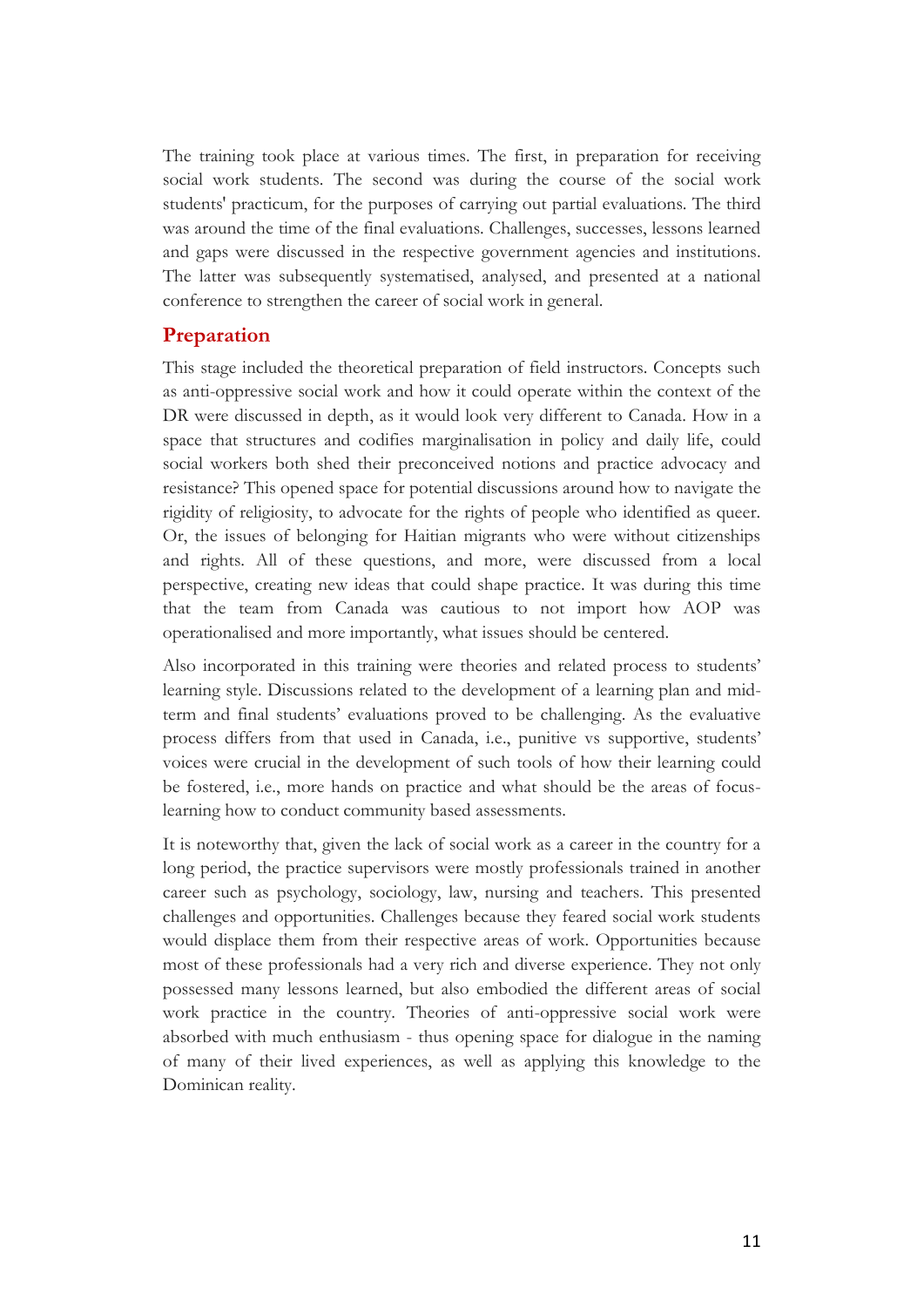### **Support during students' practicum**

Initially, the students' practice was carried out mostly at the National Council of Children and Adolescents (CONANI-in Spanish). This is the administrative body of the national system for the protection of the rights of children and adolescents, created by Law 136-03. This code for the system of protection and the fundamental rights of children and adolescents, came into effect on October 17, 2004. This institution has a national headquarters, regional and municipal offices. Within an institutional agreement between CONANI and UASD-Santo Domingo, the first generations of social work practitioners were placed in the CONANI-Santo Domingo precincts.

Training sessions were held to support the work carried out by the CONANI's field instructors and through conferences specifically related to anti-oppressive work. These were spaces of critical reflection in relation to the challenges encountered in the process of supervising social work students, while simultaneously maintaining their work responsibilities in their respective instances.

### **Evaluation of the process of social work practice**

Most field instructors verbalised job dissatisfaction, but at the same time reiterated their commitment to future social work practitioners and in general to the social work career. In this space, the void social work students had filled in their respective practicum setting was expressed with much hopefulness. Thus arising, with much urgency, their own need to acquire more knowledge related to the social work profession through continuing education.

### **Practice seminar**

The primary objective of the practice seminar was to promote, support and ensure the continued integration of anti-oppressive theory into social work practices, similar to those completed in some Canadian universities. Students met once a week for a period of three years and during the course of their practicum. In this space students presented situations of their respective practices related to programs, services and professional ethics of the social worker. They, too, reflected on the ongoing challenges of AOP social work in a context were *caudillismo/amiguismo* predominated, wherein they, too, were implicated. It became a central discussion to locate oneself and their practice on the colonial grid.

# **Evaluation of Students Of Social Work Practice: Field Visits**

Two field visits were planned during the practice period. The first, to carry out a partial evaluation. The former presented the opportunity to ensure that the relationship between supervisor and student was adequate and to enhance the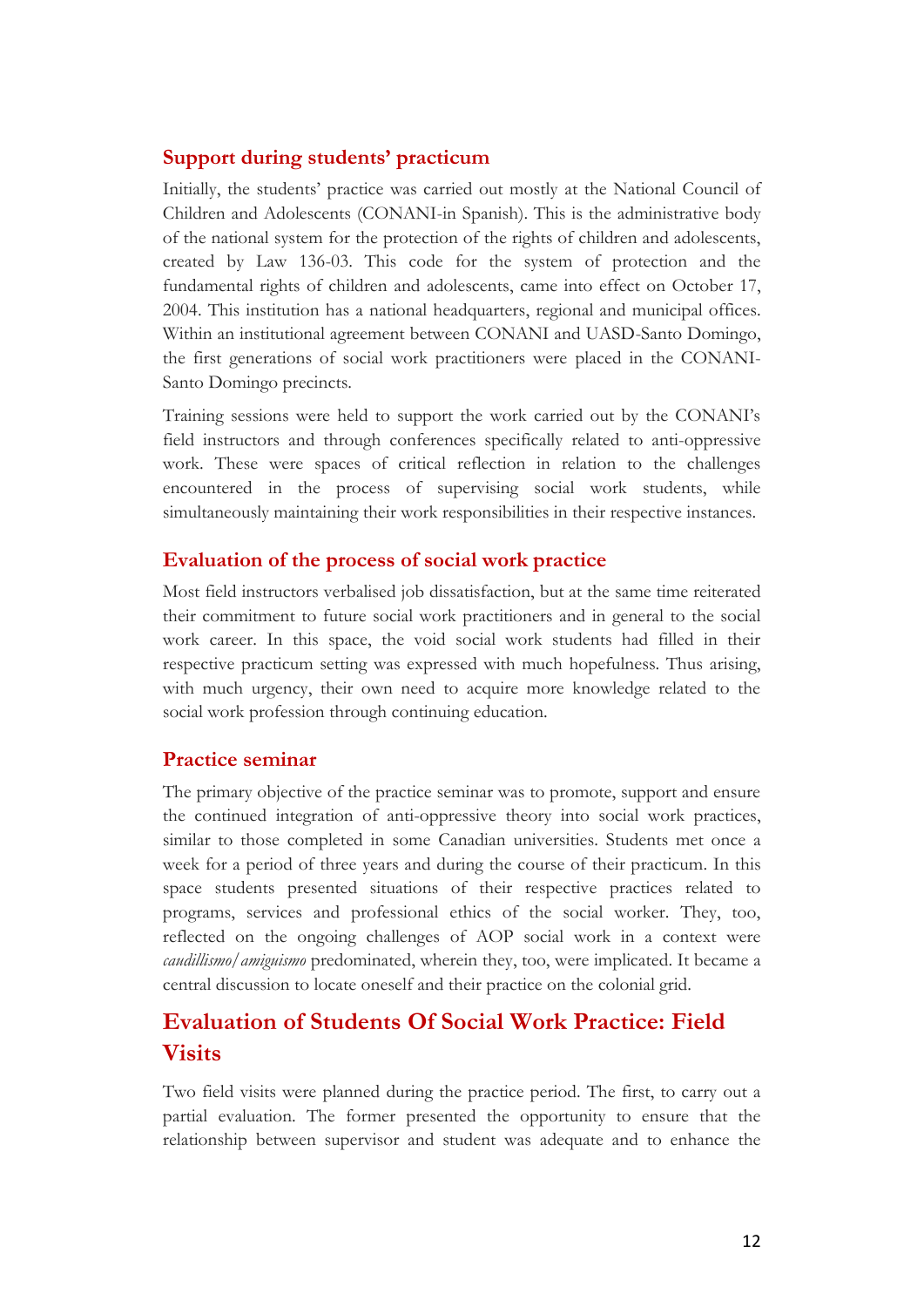practitioner's learning or make changes if the situation warranted. The second was to carry out the final evaluation and to solicit feedback for the field practicum. In social work, field visits to students are very important, since this allows the joint articulation between the academic and institutional bodies to encourage communication and an open relationship between the two. The above has the purpose of supporting the learning and success of social work students, as well as fostering the link between academia and career practitioners. However, most field visits to carry out the partial and final evaluations were not held for administrative reasons in the UASD in hiring the person in charge of facilitating the practice seminar.

### **Discussion**

In learning from the processes of this practicum development, the author had the opportunity to engage with knowledge translation- from education to practicebeyond the established framework in their home universities. The collaboration was informed by using key learnings from each stage of the project informing the next stage. We had an iterative approach to knowledge development which was congruent with reflexive ethical practice. For example, during the consultations and the training for fieldworkers, the team learned about the on-the-ground realities of their work and their clients. From the consultations we learned about the vision for the practice, the iterative approach allowing the team to respond by developing the learnings to meet both the ideals and realities. For example, ethical dilemmas in practice, as perceived by the teams, were identified and woven into the learning and discussions to built and integrate the learnings. This mechanism allowed both teams to ensure that a critical lens was always applied to the work, to help minimise power imbalances and strengthen open communication channels. It also allowed the author to learn about processes in the DR, to ensure that practices were appropriately localised. The importance of connecting race, class, 'ethnicity' and colonial history to current realities was a continual priority throughout the project, specifically in how to mobilise this knowledge to students and field instructors. In community development, attention to process in practice, was the central way to see how structural oppression has marginalised voices and implicated social work. This is the case in the DR and in Canada. In different ways community work due to funding or lack thereof, had often been framed through aid or intervention. The idea of development is often synonymous with progress, upward mobility and improving daily realities-a remnant of colonialism. Social work, practiced in community development has been promised as a way to work from the grassroots and de-centre the voice of the professional. Working within the constraints of funding, and the remnants of colonialism, has to some extent prevented this promise from actualising. Often the social worker must balance the responsibilities of being an employee and delivering outcomes with the processes of community development and engagement. In working across borders, the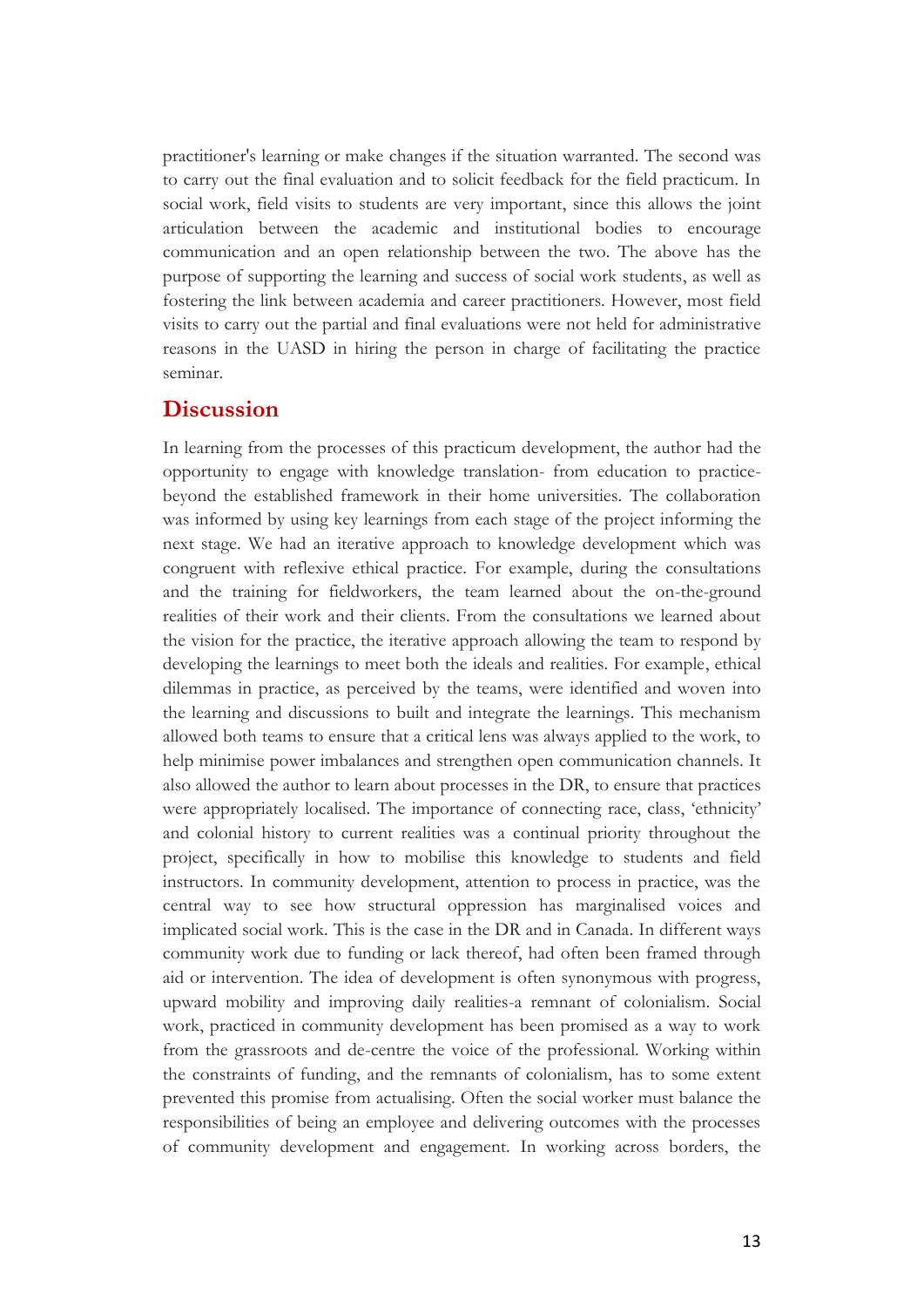author worked towards reversing the narrative of the export model to a hybrid approach that was rooted in local, geopolitical realities.

In contemporary times, the colonial legacy of the DR prevails as a blueprint designing not only the state policies and agencies that represent it, but also the programs and services of some NGOs. It also paves the way for ISW to replicate a relationship that places the Global North as 'knower'. The foci on AOP required a reflexive approach to ensure that it was the interests of those in the DR being met, which included challenging perceptions of its citizens in what is considered 'common sense and normality'. Interpersonal relationships are also permeated by the socio-historical and political context of class, race, ethnicity and homophobiawhich as we discovered are entrenched in the 'helping' relationships. One of the key areas of this work was developing a community of practice that supported and was reflective and supportive of the educational components of the BSW practicum. The school, field instructors and students became aware of their own implications along the colonial grid, and how the current structure of power, as evidence in punitive feedback forms, would not support the work of AOP and social justice. The coming generations of social workers in the DR have before them a very fertile land to start social changes and to work together in partnership with members of historically marginalised and excluded groups.

Embedded within this challenge will be not only to resist participation, but not to replicate *caudillistas/amiguistas* relations, as these continue the pattern of inequality and oppression for excluded and historically marginalised populations. This is not a challenge exclusive to the DR, but presents uniquely as social work struggles for legitimacy. In the DR context, of domination/subordination, social work will be challenged to gain credence by its own merits and not in competition with a similar helping profession. Scholars of ISW, such as Healy & Link (2012, have suggested that what has plagued social work in the Caribbean is a lack of validation of educational credentials outside of the region and an absence of theory development and publishing. This suggests that the Global North determines what is 'valid', reinforcing knowledge from the Global South as existing on the margins. As with this practicum development, knowledge that informs theory and practice elements such as assessments, needs to be developed in the DR for their citizens.

### **References**

Baker, P. and Maxwell, J. (2012). Social Work in the Caribbean. In Healy, L. M., & Link, R. J. (Eds.). (2012). *Handbook of international social work: Human rights, development, and the global profession*. Oxford University Press, USA. Pp. 383- 389.

Balcácer, J. D. (2007). *Trujillo: el tiranicidio de 1961*. Taurus, Grupo Santillana.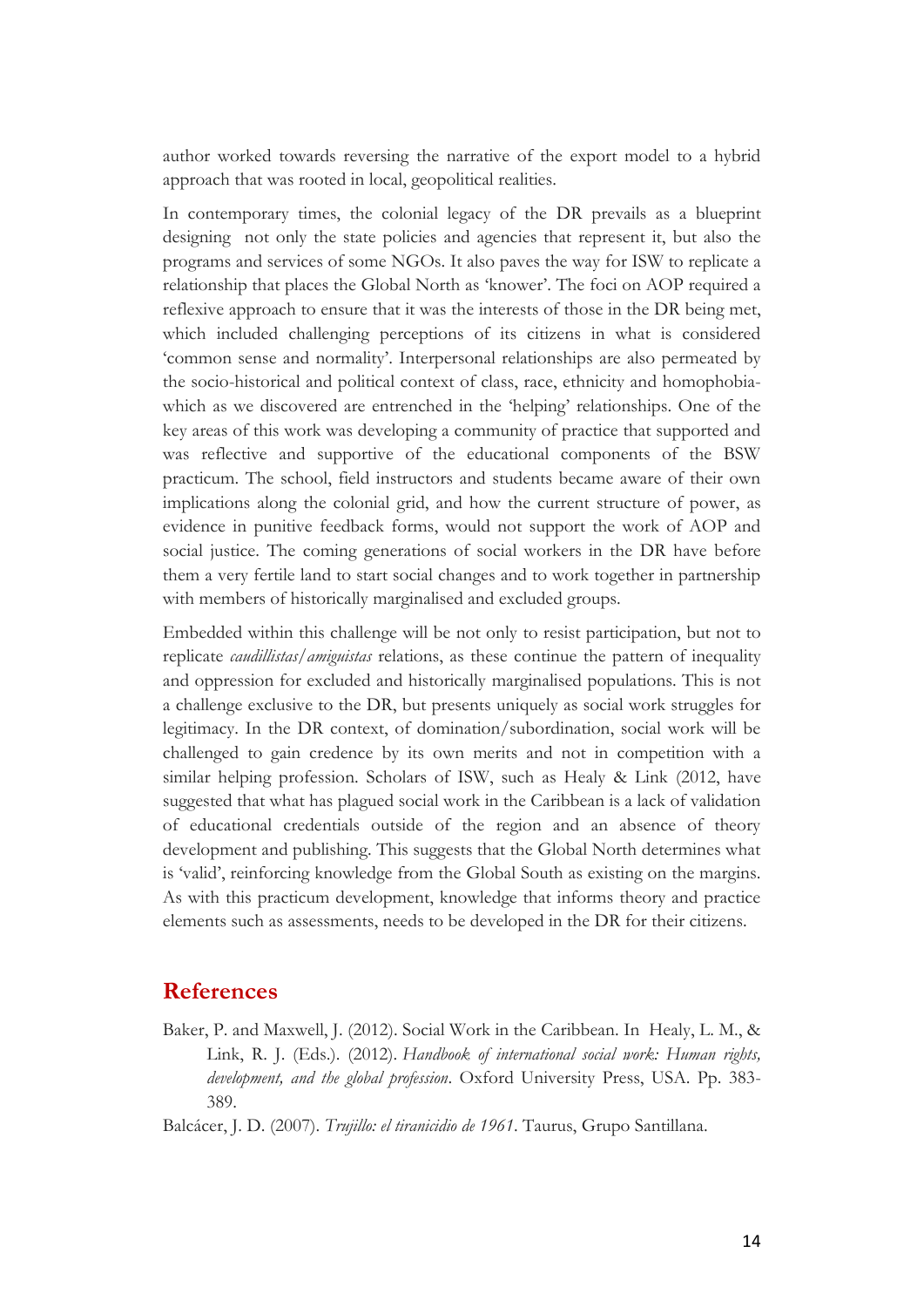- Betances, E. (2018). *State and society in the Dominican Republic*. Routledge.Gregory, S. (2014). *The devil behind the mirror: Globalization and politics in the Dominican Republic*. Univ of California Press.
- Carranza, M. E. (2016). International social work: Silent testimonies of the coloniality of power. *International Social Work*: 0020872816631598.
- Domínguez, J. I. (Ed.). (1994). *Authoritarian and Democratic Regimes in Latin America*. Garland Pub..
- Gates Jr, H. L. (2011). Haiti and the Dominican Republic: An island divided. From the film series Black in Latin America. Public Broadcasting Service, USA Film.
- Green, G. P., & Haines, A. (2015). Asset building & community development. Sage publications.
- Gregory, S. (2014). The devil behind the mirror: Globalization and politics in the Dominican Republic. Univ of California Press.
- Healy, L. M., & Link, R. J. (Eds.). (2012). *Handbook of international social work: Human rights, development, and the global profession*. Oxford University Press, USA.
- Hiranandani, V. (2011) Canadian identity: Implications for international social work by Canadians. Critical Social Work, 12(1), 87-100.
- Lamb, M. I. (2010). Aid, growth, and poverty reduction: a study of the Dominican Republic from 1970-2007 (Doctoral dissertation, Georgetown University).
- Latorre, E. (1995). *De política dominicana e internacional y desarrollo humano*. Intec.
- Martínez, S. (2015). Decency and excess: global aspirations and material deprivation on a Caribbean sugar plantation. Routledge.
- Objío, O. (2009). *Meollos dominicanos: ensayos sobre sociedad, historia y cultura* (Vol. 1634, No. 15). Universidad Autónoma de Santo Domingo.
- Parada, H. (2007) Social Work in Latin America: Regional Perspectives from Latin America. *Journal of International Social Work* 50 (4).
- Parada, H., Moffatt, K., & Duval, M. (2007). Emerging practices of social work in the Dominican Republic: the protection of women's and children's safety. *International Social Work*, *50*(6), 755-769.
- Razack, N. (2009). Decolonizing the pedagogy and practice of international social work. International Social Work, 52(1), 9-21.

.

- Silva, P. (2004). Doing politics in a depoliticised society: Social change and political deactivation in Chile. *Bulletin of Latin American Research*, *23*(1), 63-78.
- Todd, S., Barnoff, L., Moffatt, K., Panitch, M., Parada, H., Mucina, M., & Williams, D. (2013). Performativity culture in universities: Social work fabrications. *The British Journal of Social Work*, *45*(2), 511-526.

Quijano, A. (2007). Coloniality and modernity/rationality. *Cultural studies*, *21*(2-3), 168-178.